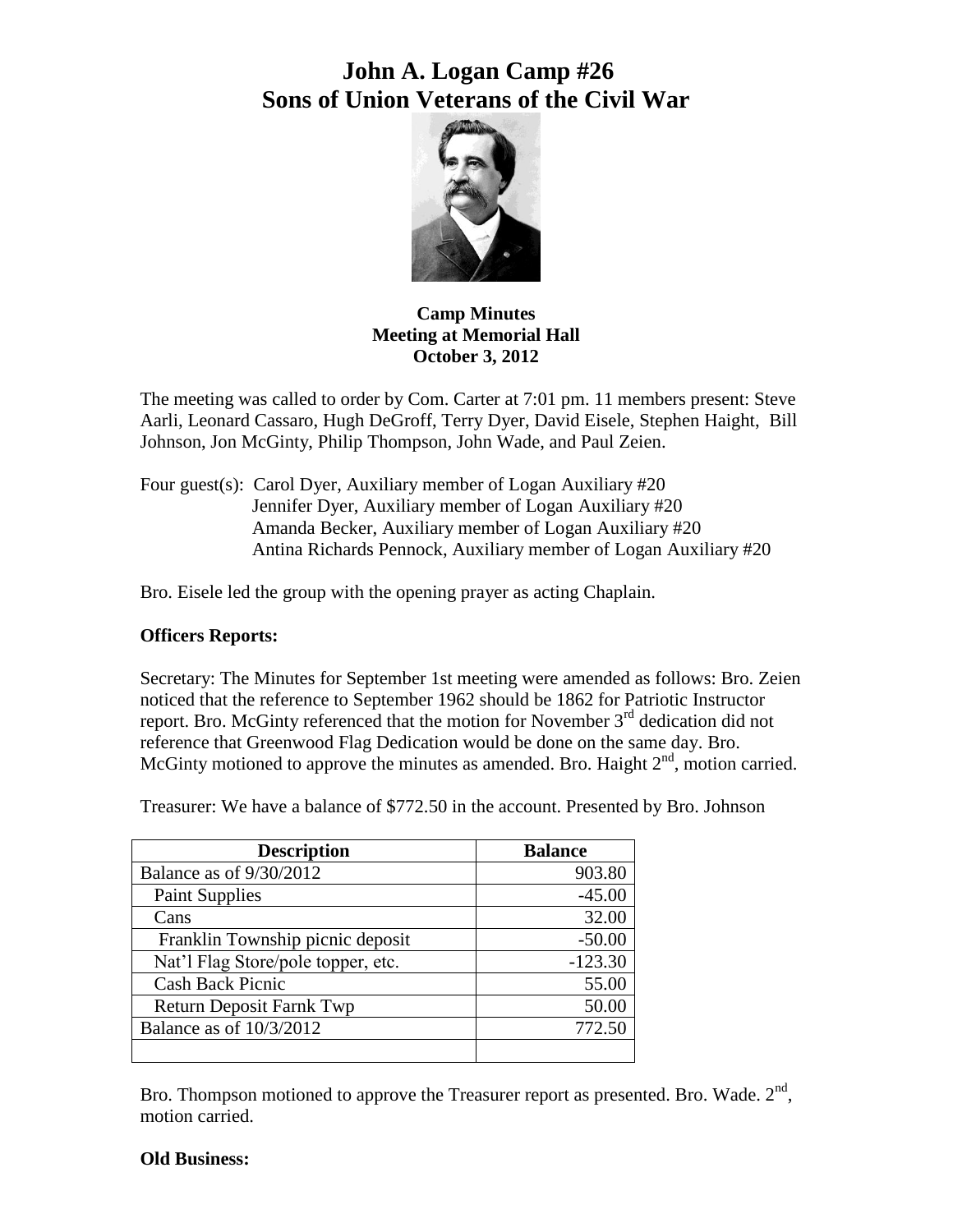*Technology:*. Bro. Zeien had nothing to report at this time.

*Sickness & Distress*. David St. John had a colonoscopy test and waiting for results. Acting DC Jodi Switzer's father-in-law passed away. Thoughts and prayers for all

*Publicity*. Bro. Haight reports status of upcoming Veteran's Day event the following was addressed:

Handout was issued for presenters to give contact information Tips and concerns were given to presenters Issued tickets at break time Flyer distributed Request for membership to eblast flyer Bro. Zeien to put information on the state website Duty Roster circulated Notice uniforms are for presenters and band only Bro. Haight will attend the next auxiliary meeting 10/13 at 5:30 Hollywood restaurant

*Graves*. Comm. Aarli has visited the Belvidere Cemetery. There are 283 soldiers buried there. He has added 2 new ones to the SUVCW database. He has found 45 that are on the buried list.



 Comm. Aarli presented in regard to Boone Counties first black soldier John H. Killebrue Lawson. Buried in Belvidere.

### *Recognition*. No Report

*Graves registration*. Bro. Aarli reported that he has not had a chance to perform much in this regard due to his efforts with the department. Bro. Aarli reports he has registered 489 graves with adding 2 new names to the database.

### *Education*. No Report.

*Investment of Members*. Bro. McGinty motioned to accept the transfer request of Bro. Artlip. Bro. Johnson 2nd. Motion Carried.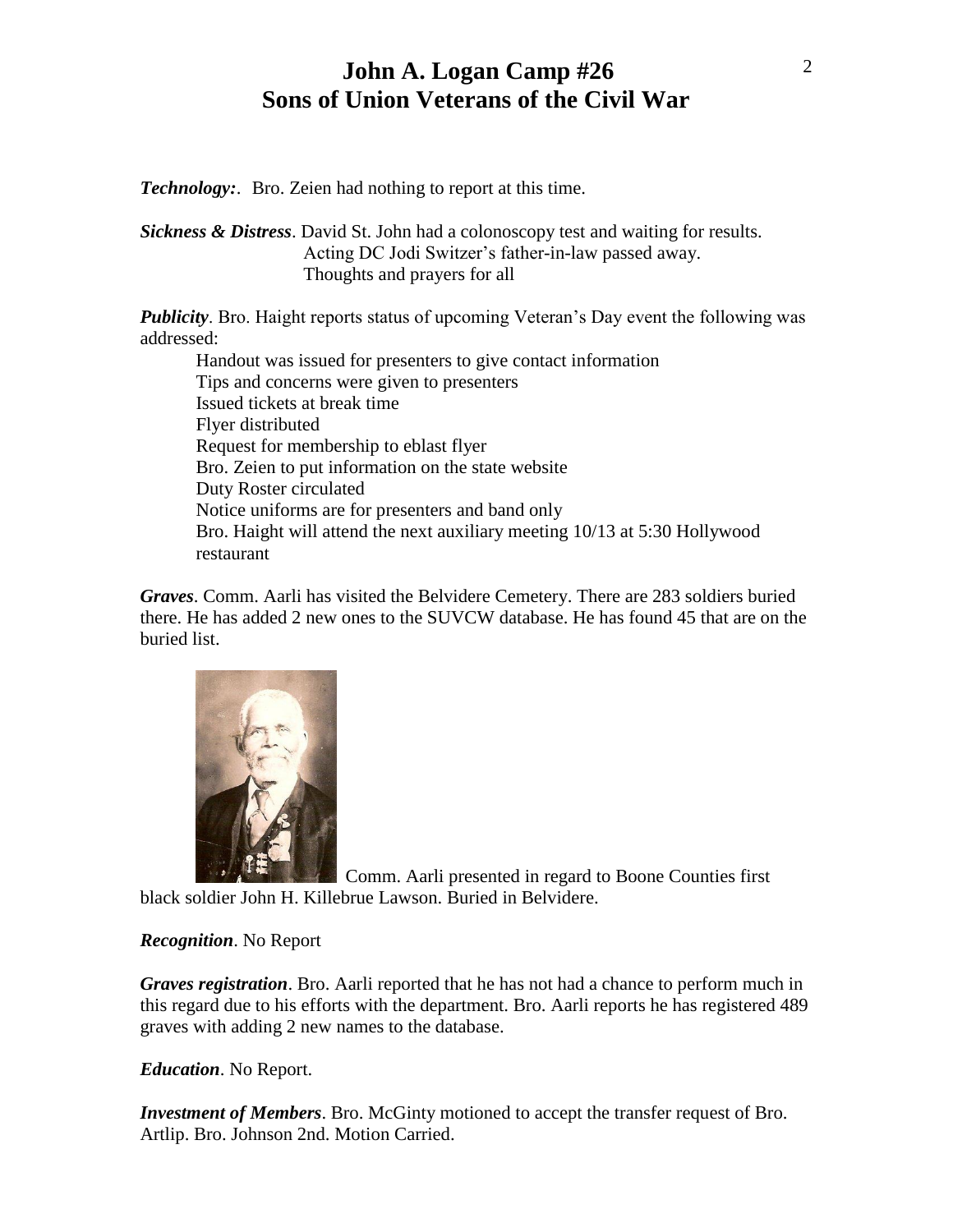### *Monument Project*. No Report.

### *Last Soldier project.* No Report.

*Eagle Scout.* Bro. Zeien stated that Andrew Guyer has finished the cemetery project but is still going to work on headstones with the VA. Thanks to Comm. Aarli for helping get the VA paperwork completed. It has been sent in for processing.

*Recruiting*. Bro. McGinty has not had an opportunity to find out advertising rates in the local papers for running ads. He will try and get this done by the next meeting.

**State Encampment**. October 27<sup>th</sup> at 11 A.M. located in O'Fallen, IL. Please make your travel plans and get in touch with one another if you plan on carpooling. Below is the list of people that are going to attend.

| Terry Dyer         | 815-222-1250. |
|--------------------|---------------|
| <b>Steve Aarli</b> | 815-623-8460  |
| Leonard Cassaro?   | 815-977-1027  |
| Bill Johnson       | 815-624-7885  |
| Paul Zeien, Jr.    | 815-298-5866  |
|                    |               |

*National Encampment*. No Report.

### **New Business:**

.

This is the proposed slate for 2013 officers:

Commander Steve Haight Sr. Vice Phil Thompson Jr. Vice Steve Aarli Secretary Paul Zeien Treasurer Bill Johnson Chaplain David Eisele Signals Officer Paul Zeien Historian/Patritotic Instructor Jon McGinty Guard John Wade Council Terry Dyer Leonard Cassaro Hugh DeGroff Eagle Scout Coordinator Paul Zeien Memorials Counselor Terry Dyer Guide

There was no further discussion on the 2013 slate.